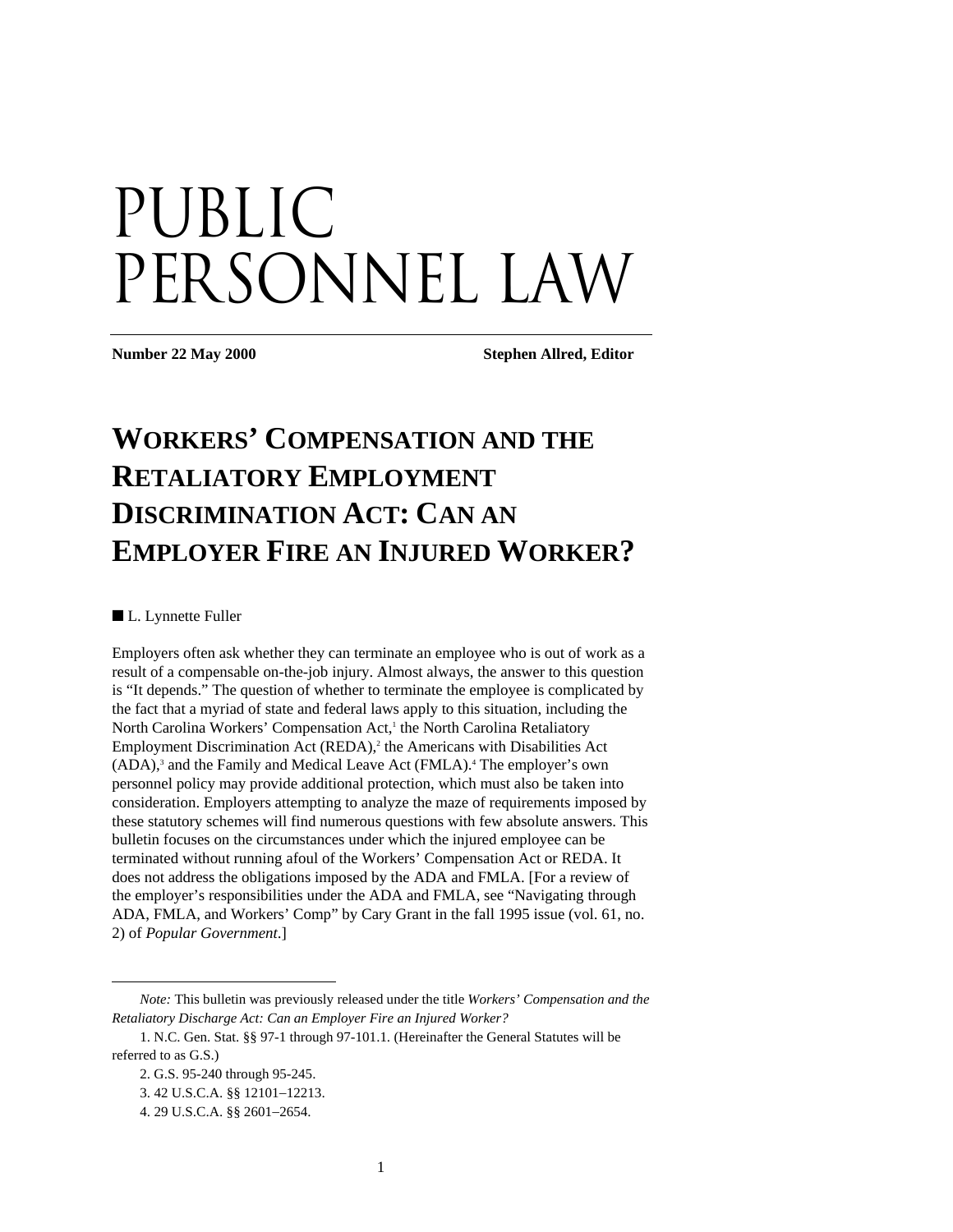# **The North Carolina Workers' Compensation Act**

#### **Purpose of the Act**

The North Carolina Workers' Compensation Act was enacted in 1929 for the purposes of providing swift compensation to the injured employee and limiting the liability of the employer.<sup>5</sup> Prior to the enactment of the statute, employees injured on the job had only the common law remedy of a civil suit for negligence and the right to trial by jury. If the employee prevailed, he or she could recover for complete damages, including pain and suffering. The employee's chances of success, however, were slim. First, the employee had to establish that the employer was negligent. Once this was proven, the employer could assert the affirmative defenses of contributory negligence, negligence of a fellow employee, or assumption of risk. The employer would prevail if it could show that the employee was injured as a result of his or her own negligence or that of another employee. Because many of the claims for injuries by employees would be barred by the employer's affirmative defenses, employees often had little recourse in the event of an employment-related injury.

The Workers' Compensation Act addressed this problem by requiring employers to compensate employees for work-related injuries without regard to the negligence or fault of the employer or the employee. In return for fairly swift and certain compensation, employees were required to give up their common law right of action against employers and would only be entitled to limited benefits under the statutory scheme. The act represented a trade-off of the rights and remedies between the employer and the employee, and became the exclusive remedy for most work-related injuries.

#### **Benefit Eligibility and Computation**

Employees are entitled to workers' compensation benefits if, while carrying out activities for the benefit of their employer, they suffer an injury by accident, a "specific traumatic incident" resulting in a hernia or back injury,<sup>6</sup> or an "occupational disease."<sup>7</sup>

5. Rorie v. Holly Farms Poultry Co., 306 N.C. 706, 709, 295 S.E.2d 458, 460 (1982). 6. G.S. 97-2. 7. G.S. 97-52.

1

All injuries must "arise out of and in the course and scope of" the covered employment to be compensated.<sup>8</sup>

Once an injury is determined to be compensable, the employee is entitled to medical care and wage replacement. Employers must provide all medical, surgical, hospital, nursing, and rehabilitative services and all medicines as may reasonably be required to effect a cure, give relief, or lessen the period of disability.<sup>9</sup> The costs of medical compensation are in addition to cash benefits and do not offset or reduce them.

Compensation is based on the employee's average weekly wage, which is generally computed by averaging all wages earned by the employee in the employment in which the injury occurred (including overtime, paid holidays, special allowance for board and lodging, and so forth) during the fifty-two weeks prior to the injury. Injured workers are entitled to two-thirds of their average weekly wage or a maximum of \$588.00 per week during the period of disability.<sup>10</sup>

The definition of disability under the Workers' Compensation Act focuses on the employee's postinjury earning capacity. Generally, an employee is disabled and eligible for workers' compensation benefits if he or she is unable to earn normal wages due to a work-related injury. The Workers' Compensation Act contemplates four types of disability: temporary total, permanent partial, temporary partial, and permanent and total disability. These types are distinguished as follows:

- **1. Temporary total disability** occurs when an employee is totally disabled for employment for a limited period. There is a presumption that the employee will eventually recover and return to work. During this period of disability, the employee is entitled to twothirds of his or her average weekly wage after the first seven days of disability. If the disability continues for more than twentyone days, the employee is entitled to receive compensation for the first seven days.
- **2. Permanent partial disability** occurs when an employee has sustained a permanent injury that prohibits returning to the same type

 9. G.S. 97-25; Little v. Penn Ventilator Co., 317 N.C. 206, 345 S.E.2d 204 (1986).

10. The maximum weekly benefit is adjusted annually to equal approximately 110 percent of the average North Carolina wage. G.S. 97-29.

 <sup>8.</sup> G.S. 97-2(6).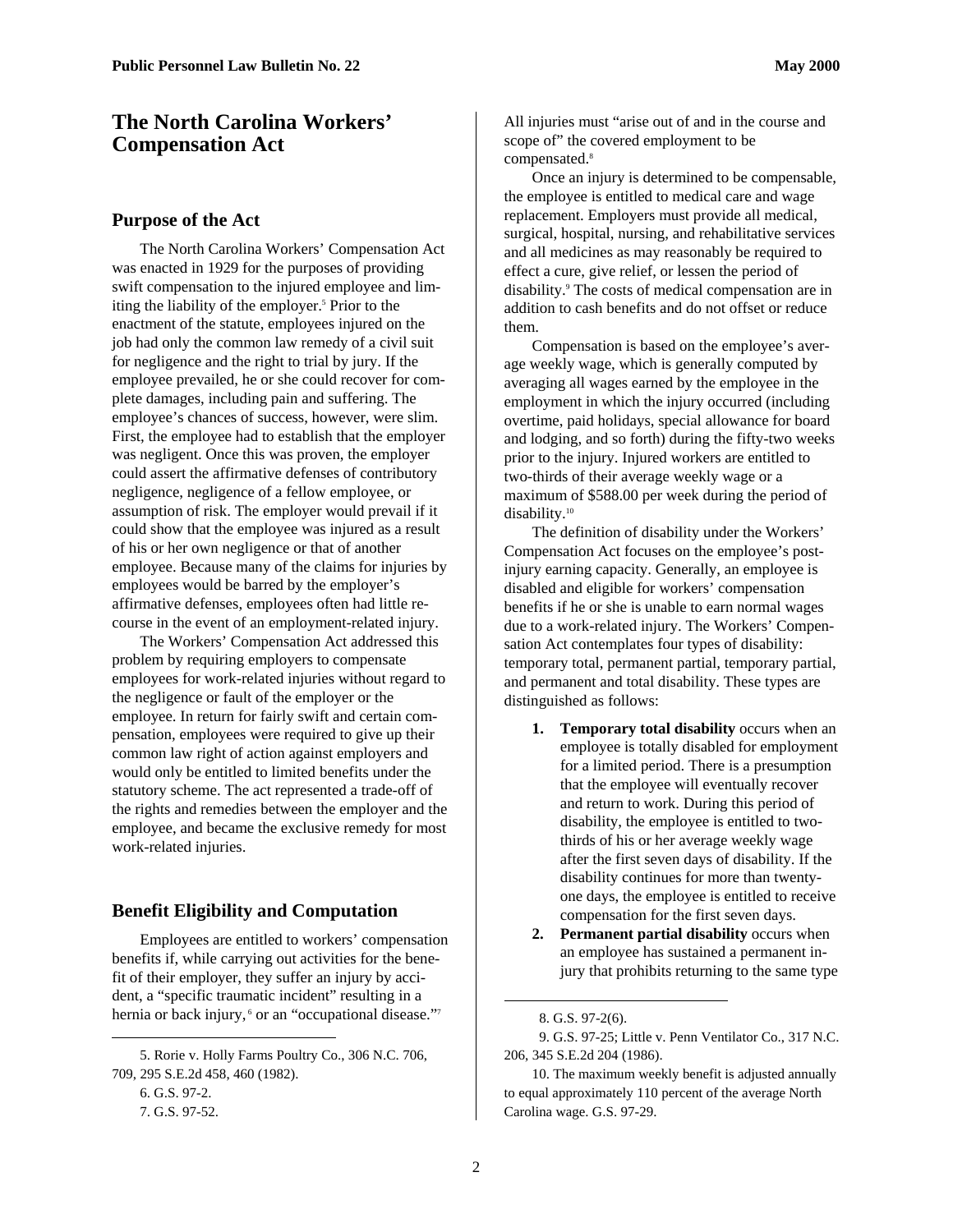of job, resulting in a reduction in earning capacity. The employee is entitled to twothirds of the difference between what he or she was earning before the injury and what he or she was capable of earning afterwards for up to 300 weeks. If the employee has sustained a permanent injury to a specific body member, which is considered a scheduled injury, the employee is entitled to benefits for a prescribed number of weeks pursuant to Section 97-31 of the North Carolina Gneral Statutes (hereinafter G.S.).

- **3. Temporary partial disability** occurs when an injured worker can return to light-duty work at a reduced rate of pay. The employee is entitled to two-thirds of the difference between his or her post-injury and pre-injury average weekly wage for up to 300 weeks from the date of injury. Any number of weeks wherein temporary total disability benefits were paid will be deducted from the 300-week maximum.
- **4. Permanent and total disability** occurs when an employee is incapable of earning wages on a permanent basis. If such a disability occurs, the employee is entitled to lifetime benefits of two-thirds of his or her average weekly wage. The loss of both hands, both arms, both feet, both legs, or both eyes, or any two thereof, constitutes total and permanent disability.

# **Effect of Injury on Employment**

Under the Workers' Compensation Act, an employee who has sustained a compensable on-thejob injury can be terminated for reasons unrelated to the injury. For example, in *Seagraves v. Austin Company of Greensboro*, 11 the plaintiff developed carpal tunnel syndrome in connection with her employment as an assembly line worker and her employer accepted liability for her occupational disease. After undergoing several surgical procedures, the plaintiff was released to return to light-duty work that the employer provided. Shortly after her return, the plaintiff was fired for allegedly exposing her buttocks to two co-workers.

Section 97-32 provides that "if an injured employee refuses employment procured for him suitable to his capacity he shall not be entitled to any compensation at any time during the continuance of such

1

refusal, unless in the opinion of the Industrial Commission, such refusal was justified." In *Seagraves*, the employer argued that the plaintiff's misconduct constituted a constructive refusal of suitable employment so as to bar her from receiving additional benefits. The court held that if the employee's loss of employment or diminution in wages is attributable to a wrongful act, further workers' compensation benefits may be barred. If, on the other hand, the loss or diminution in wages is attributable to the employee's work-related disability, the employee will continue to be entitled to benefits. To establish that an employee has constructively refused employment, the employer must show that

> the employee was terminated for misconduct or fault, unrelated to the compensable injury, for which a nondisabled employee would ordinarily have been terminated. If the employer makes such a showing, the employee's misconduct will be deemed to constitute a constructive refusal to perform the work provided and consequent forfeiture of benefits or lost earnings, unless the employee is then able to show that his or her inability to find or hold other employment of any kind, or other employment at a wage comparable to that earned prior to the injury, is due to the workrelated disability.12

Where the employee's termination is related to the on-the-job injury, the law tends to favor the injured employee with respect to the continuation of workers' compensation benefits. Unlike some other states, however, North Carolina has no statute prohibiting employers from discharging workers who are on temporary total disability solely because of their absence from work. Moreover, the Workers' Compensation Act is silent on the issue of whether the employer must provide the injured employee with leave, paid or otherwise.<sup>13</sup> The amount of leave to grant to the injured employee is left to the discretion of the employer, with most favoring liberal leave policies for reasons discussed below. In the event that an employer chooses to terminate a worker who has sustained a compensable on-the-job injury due to his or her inability to work, this decision may have the

13. G.S. 97-28 provides that nothing therein shall prevent an employer from allowing an employee to use paid sick leave, vacation or annual leave, or disability benefits during the seven-day waiting period but does not *require* the employer to grant leave during the waiting period or at any other time that the employee is out of work due to the injury.

<sup>11. 123</sup> N.C. App. 228, 427 S.E.2d 397 (1996).

<sup>12.</sup> *Id*. at 234, 472 S.E.2d at 401.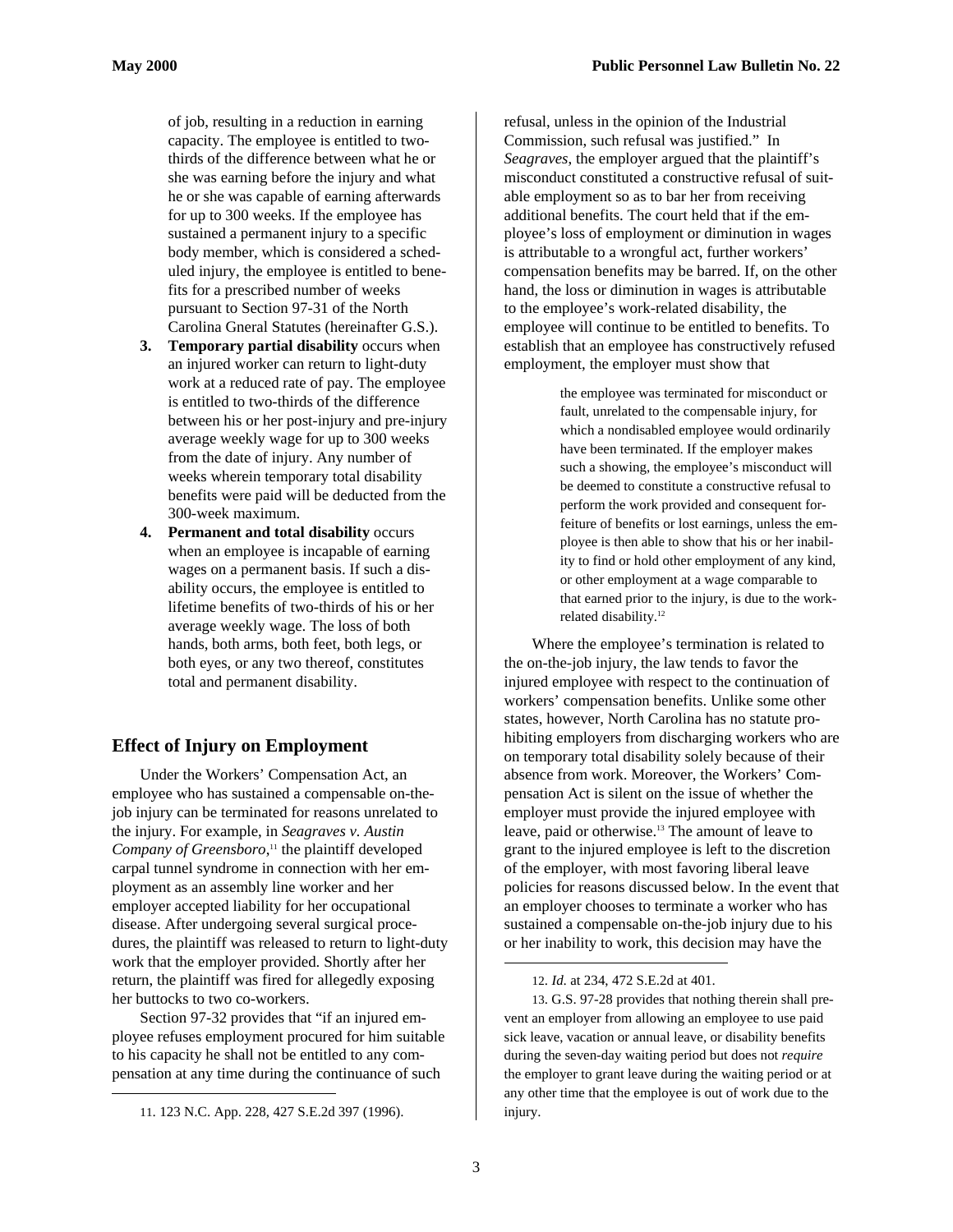unintended effect of prolonging the period during which the employee is entitled to compensation, $14$  as in the following example.

> **EXAMPLE**: An employee sustains a work-related injury on March 31, 2000, that the employer acknowledges is compensable. The employee is temporarily unable to work while recuperating from the injury. During this period, the employee has a temporary total disability and is entitled to workers' compensation benefits following the seven-day waiting period. The employer fires this employee on April 14, citing unavailability and exhaustion of sick and vacation leave.

> Until such time as the employer proves otherwise, the worker is presumed disabled and is entitled to continuing benefits.<sup>15</sup> Although there is nothing in the Workers' Compensation Act that prohibits the employer from terminating the employee, the employer may have violated REDA, the FMLA, and the ADA.

# **The Retaliatory Employment Discrimination Act**

#### **Development of the Law**

1

The precursor to the Retaliatory Employment Discrimination Act was G.S. 97-6.1, which was repealed effective October 1, 1992. Section 97-6.1 overruled *Dockery v. Lampart Table Co.*,<sup>16</sup> in which the court refused to make an exception to North Carolina's employment-at-will rule for employees who were discharged in retaliation for filing workers' compensation claims. The ability of an employer to

15. Once disability entitling the injured employee to workers' compensation benefits has been established, the employee is cloaked in the presumption of disability, and the burden is on the employer to rebut that presumption. The employer may do so through medical and other evidence, including evidence that suitable jobs are available to the employee and that the employee is capable of getting one, taking into account the employee's age, education, physical limitations, vocational skills, and experience. G.S. 97-2(9); Saums v. Raleigh Community Hosp., 346 N.C. 760, 764, 487 S.E.2d 746, 750 (1997).

16. 36 N.C. App. 244 S.E.2d, 272, *disc. review denied*, 295 N.C. 465, 246 S.E.2d 215 (1978).

discourage an employee's exercise of his or her rights under the Workers' Compensation Act through retaliatory discharge or demotion motivated the legislature to enact G.S. 97-6.1.<sup>17</sup>

In 1992, G.S. 97-6.1 was replaced by the more comprehensive REDA. Motivated by a tragic fire that took the lives of twenty-five workers in Hamlet in 1991, the legislature sought to remedy unsafe and unlawful workplace conditions by providing employees a mechanism to report safety violations without being punished for doing so. In pertinent part, the law provides that "no person shall discriminate or take any retaliatory action against an employee because the employee in good faith does or threatens to . . . file a claim or complaint, initiate any inquiry, investigation, inspection, proceeding or other action, or testify or provide information to any person with respect to" a workers' compensation claim.<sup>18</sup> Retaliatory action means the discharge, suspension, demotion, retaliatory relocation of an employee, or other adverse employment action taken against an employee in the terms, conditions, privileges, and benefits of employment.<sup>19</sup> The statute provides an affirmative defense for employers who establish that they "would have taken the same unfavorable action in the absence of the protected activity of the employee."20

### **Proving a REDA Claim**

To prevail under REDA, the employee must "show that [his] discharge was caused by [his] good faith institution of the workers' compensation proceedings."21 In other words, the plaintiff must establish a causal connection between the protected activity and the termination. One of the factors that courts examining REDA claims look for is "a close

18. G.S.  $95-241(a)(1)$ . The law also prohibits discrimination or retaliation against persons who assert rights pursuant to the Wage and Hour Act, the Occupational Safety and Health Act, and the Mining Safety and Health Act. Additionally, discrimination against persons possessing sickle cell trait or hemoglobin C trait is prohibited under the Retaliatory Employment Discrimination Act.

19. G.S. 95-240(2).

21. Abels v. Renfro Corp., 335 N.C. 209, 215, 436 S.E.2d 822, 825 (1993) (decision based on G.S. 97-6.1, antecedent to G.S. 95-241).

<sup>14.</sup> *See* Flores v. Stacy Penny Masonry Company, \_\_\_ N.C. App. \_\_\_, 518 S.E.2d 200 (1999).

<sup>17.</sup> Henderson v. Traditional Log Homes, 70 N.C. App. 303, 305, 319 S.E.2d 290, 292, *disc. review denied*, 312 N.C. 622, 323 S.E.2d 923 (1984).

<sup>20.</sup> G.S. 95-241(b).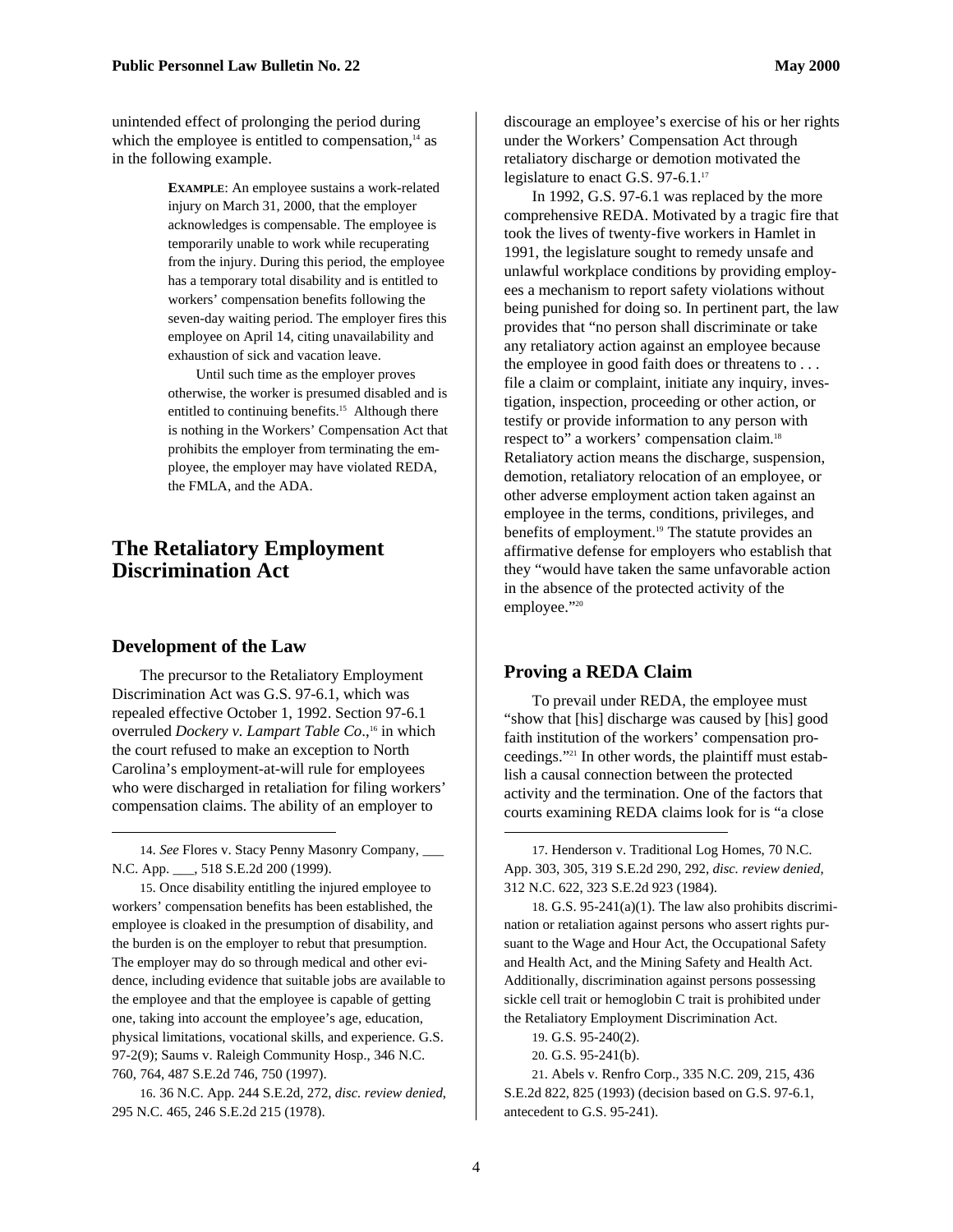temporal connection" between the plaintiff's instituting a claim and the adverse employment action. $22$ 

 REDA "does not prohibit all discharges of employees who are involved in a workers' compensation claim; it prohibits only those discharges made because the employee exercises his compensation rights. The burden of proof in a retaliatory discharge action is on the employee."23 The burden is not met by merely contending that the employee filed a complaint and his or her employment was coincidentally terminated.<sup>24</sup>

The North Carolina Supreme Court has recognized that federal decisions can offer guidance in establishing evidentiary standards in discrimination cases.<sup>25</sup> Accordingly, a plaintiff may establish retaliation by presenting direct evidence of retaliatory motive. In the absence of direct evidence, the plaintiff must pursue his or her claim under the inferential proof scheme set out in *McDonnell Douglas Corp. v. Green*. 26 A plaintiff can establish a prima facie case of retaliation under the *McDonnell Douglas* proof scheme by demonstrating by a preponderance of the evidence "(1) [that] the employer was aware of the plaintiff's participation in the protected activity; (2) that an adverse employment action was taken against the plaintiff engaged in the protected activity; and (3) that the two elements are causally related."<sup>27</sup> If the plaintiff presents a prima facie case and establishes that the filing of the workers' compensation claim was a substantial factor in the employer's adverse employment action, the burden shifts to the defendant

22. Shaffner v. Westinghouse Elec. Corp., 101 N.C. App. 213, 216, 398 S.E.2d 657, 659 (1990) (finding no close temporal connection when three months had passed between filing claim and ultimate termination in light of evidence plaintiff had received benefits for prior compensable injury), *disc. review denied*, 328 N.C. 333, 403 S.E.2d 839 (1991) (decision based on G.S. 97-6.1, antecedent to G.S. 95-241).

23. Morgan v. Musselwhite, 101 N.C. App. 390, 393, 399 S.E.2d 151, 153, *disc. review denied*, 329 N.C. 498, 407 S.E. 536 (1991) (decision based on G.S. 97-6.1, antecedent to G.S. 95-241).

24. *Id*.

1

25. Thomas v. Eaton Corp., No. 1:95CV00660, 1996 U.S. Dist. LEXIS 16158 at \*11 (M.D.N.C. Oct. 7, 1996).

26. 411 U.S. 792, 93 S. Ct. 1817, 36 L. Ed. 2d 668 (1973).

27. Strickland v. MICA Info. Sys., 800 F. Supp. 1320, 1323 (M.D.N.C. 1992) (case involved claim of retaliatory discharge pursuant to the Fair Labor Standards Act); Ross v. Communications Satellite Corp., 759 F.2d 355, 365 (4th Cir. 1985) (case involved Title VII retaliation action).

to show that the same decision would have been made if the employee had not engaged in the protected activity.28 Once the defendant articulates a nondiscriminatory reason for the adverse employment action, the burden then shifts back to the employee to show that the reason given was a pretext for retaliation.29 The plaintiff always bears the ultimate burden of proving that the employer retaliated intentionally.<sup>30</sup>

If an employee ultimately prevails on a REDA claim, damages may include injunctive relief; reinstatement to the same or an equivalent position; compensation for lost wages, benefits, and other economic losses; and reasonable costs and expenses, including attorney's fees. The amount of economic damages may be trebled if the employee establishes that the employer's discriminatory action was willful.<sup>31</sup>

# **Terminating an Employee Who Has Filed a Workers' Compensation Claim**

The statute and existing body of case law make it clear than an employee who engaged in protected activity is not shielded from all subsequent disciplinary action for reasons totally unrelated to the exercise of his or her rights under the Workers' Compensation Act.<sup>32</sup> The law is unclear, however,

28. Brooks v. Stroh Brewery Co., 95 N.C. App. 226, 382 S.E.2d 874, *disc. review denied*, 325 N.C. 704, 388 S.E.2d 449 (1989) (case involved claim of retaliatory discharge by employee who had filed complaint under Occupational Safety and Health Act).

29. Evans v. Technologies Applications & Serv. Co., 80 F.3d 954, 959 (4th Cir. 1996) (applying *McDonnell Douglas* inferential proof scheme in a sex and age discrimination case).

30. Mitchell v. Data Gen. Corp., 12 F.3d 1310,1317 (4th Cir. 1993).

31. G.S. 95-243.

1

32. *See* Wiley v. United Parcel Service, Inc., No. 1:98CV00126, 1999 U.S. Dist. LEXIS 16806 (M.D.N.C. Aug. 17, 1999) (where the defendant-employer's new manager fired the plaintiff for failure to work as instructed and for gross insubordination, and where the manager did not know of the plaintiff's prior workers' compensation claims, the plaintiff was not fired in retaliation for filing workers' compensation claims); and Watkins v. Martin Mills, Inc., No. 3:96CV178, 1996 WL 1132745 (M.D.N.C. Dec. 13, 1996) (where the forecast of evidence shows that the plaintiff was paid workers' compensation benefits, given a oneyear leave of absence to care for her son, and fired when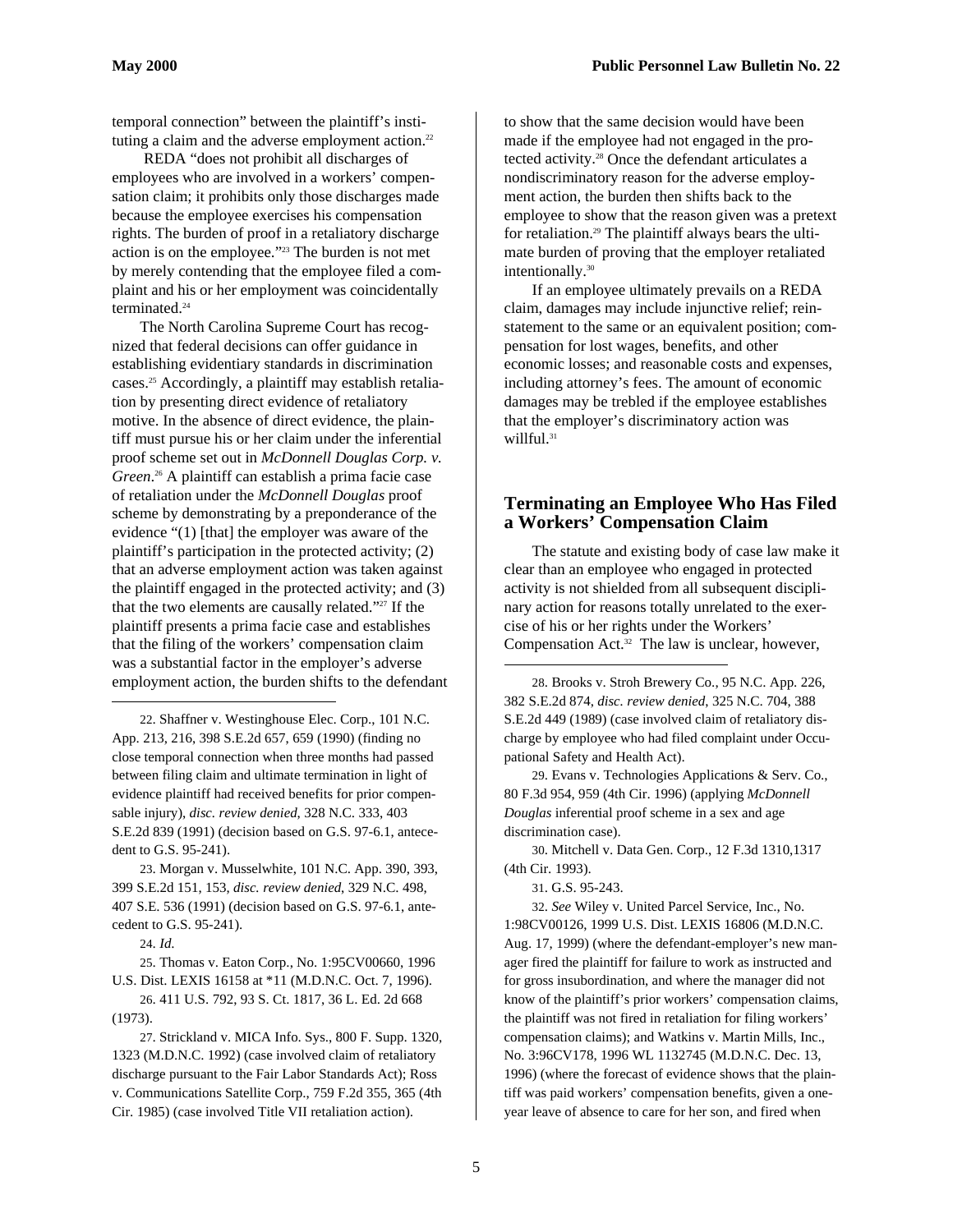when it comes to terminating an employee due to unavailability or inability to perform the job because of the underlying injury. In *Conklin v. Carolina Narrow Fabrics Company*, 33 the court addressed the issue of whether the dismissal of an employee who

was unable to perform his job constituted a retaliatory discharge. This case was decided pursuant to REDA's predecessor, G.S. 97-6.1. In *Conklin*, the plaintiff injured his back as he helped his co-workers lift two steel beams. Approximately four months later, Conklin's doctor released him to return to work, but he was unable to perform his job duties due to the pain from his back injury. Section 97-6.1(c) provided that "an employer shall have as an affirmative defense . . . [the employee's] failure to meet employer work standards not related to his workers' compensation claim." Here, the court held that the employer may not avail itself of this defense because if the employee's failure to meet the defendant's work standards was due to the injury that was the subject of the workers' compensation claim, then failure to meet these standards was related to the workers' compensation claim.34

In an unpublished opinion, the Fourth Circuit Court of Appeals addressed a similar issue but reached a different conclusion under the current law regarding retaliatory discharge, G.S. 95-241.35 Lorie Sanhueza sued her former employer, Dillard's Department Stores, claiming that it fired her in retaliation for filing a workers' compensation claim. Suffering from carpal tunnel syndrome, the plaintiff filed a claim on June 23, 1993, and took a six-month leave of absence effective July 6, 1993. Following corrective surgery, Sanhueza attempted to return to her former position at Dillard's distribution center. Because no work was available, Dillard's placed the plaintiff in the shipping department at one of its department stores. Shortly thereafter, Sanhueza's pain returned and her doctor restricted her from using her hands for lifting, pulling, pushing, or carrying in a repetitive manner. Dillard's and Sanhueza

she failed to return from the leave of absence, the plaintiff has not made out a prima facie case of retaliatory discharge).

1

33. 113 N.C. App. 542, 439 S.E.2d 239 (1994).

34. *Id*. at 544, 439 S.E.2d at 241. *But see* Thomas v. Eaton Corp., No. 1:95CV00660, 1996 U.S. Dist. LEXIS 16158 at \*18 (M.D.N.C. Oct. 7, 1996) (court said in dicta that the plaintiff's allegation that his medical condition was a motivating factor leading to his discharge does not constitute a claim under G.S. 95-241).

35. Sanhueza v. Dillard Department Stores, Inc., 1999 WL 253602 (4th Cir. 1999).

discussed other jobs within her restrictions in which she might be interested. None of these positions were available, and therefore Sanhueza remained on leave. When her six-month leave expired on January 7, 1994, and she still could not return to work, Sanhueza was terminated.<sup>36</sup>

Sanhueza filed a charge of discrimination with the North Carolina Department of Labor, the agency responsible for investigating alleged violations of REDA. The agency found that there was cause to believe Sanhueza had been discriminated against and subsequently issued her a right to sue letter. She originally filed suit in the Superior Court of Mecklenburg County. Dillard's removed the case to federal district court based on diversity jurisdiction. The district court granted summary judgment to Dillard's on the plaintiff's retaliatory discharge claim and the appellate court affirmed the decision. In the court's opinion, Dillard's did not spurn Sanhueza but instead tried to accommodate her. Ultimately, Sanhueza was fired because Dillard's had no work she could perform, not because she filed a workers' compensation claim.

The Commissioner of Labor has brought a similar case against Dillard's on behalf of Beverly Cleaver, an employee who was terminated after exhausting the maximum of six months leave following an on-the-job injury. The case is currently pending in Forsyth County Superior Court (Dillard's unsuccessfully sought to have the case removed to federal district court). This is a case to watch, as it will also address the question of whether and when an employer can fire an injured worker for unavailability and/or inability to perform his or her job without violating REDA.

Two cases from the Tenth Circuit Court of Appeals also provide guidance on the issue of whether an injured worker can be fired because of inability to return to work. The first case is *Wiles v. Michelin North America Inc*. 37 Wiles was injured in a workrelated accident on January 28, 1994, while employed by Michelin as a tire builder. He filed a workers' compensation claim under which he was placed on temporary total disability. Under Michelin's medical leave policy, the maximum duration of any medical

37. 173 F.3d 1297 (10th Cir. 1999).

<sup>36.</sup> Dillard's had a leave of absence policy that provided as follows: "Should an employee be forced to utilize a Leave of Absence, the maximum length of any such absence is six months, regardless of the reason for the Leave of Absence. If the employee cannot return to work at the end of the six-month period, the employee may be terminated."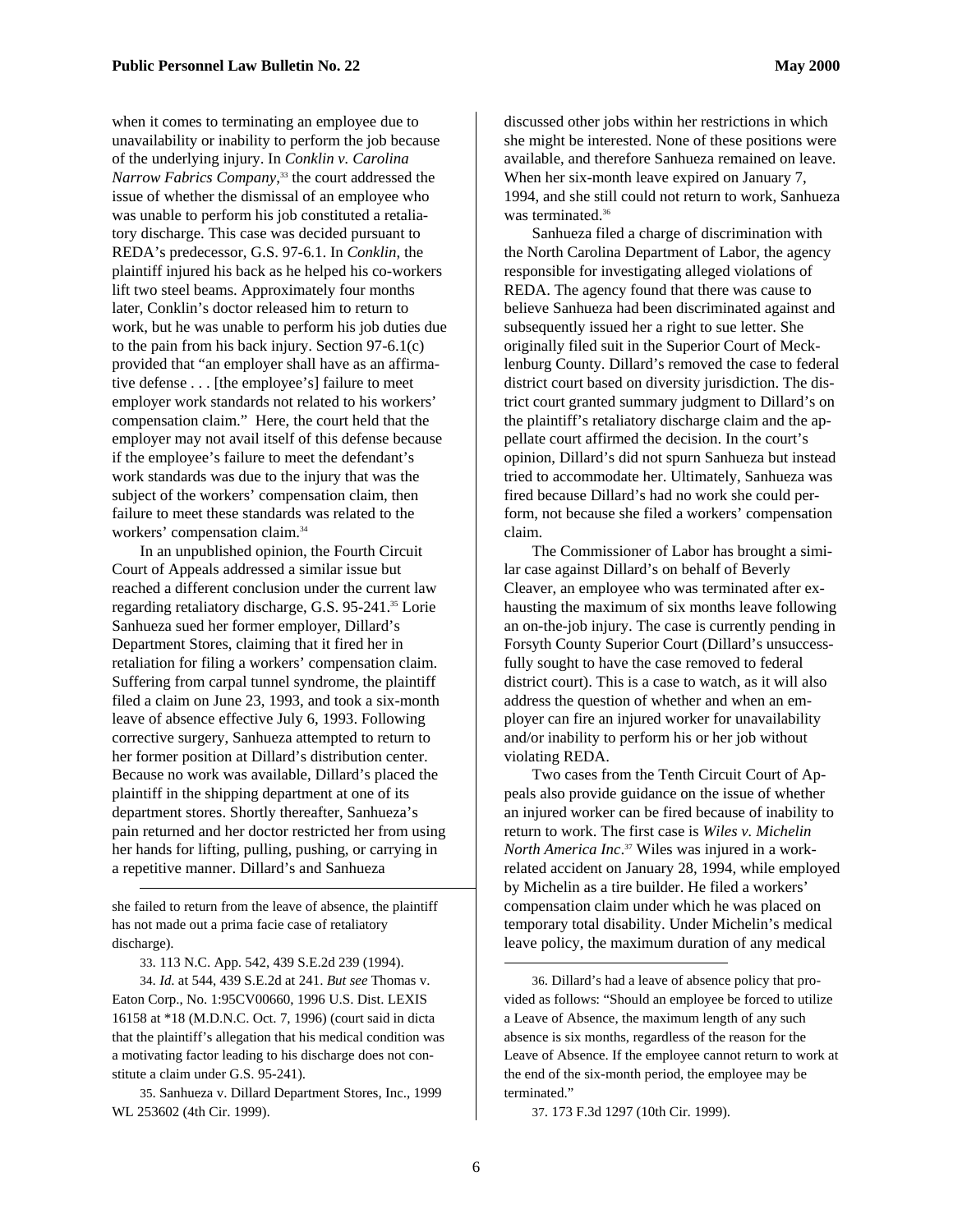absence or light-duty assignment was twenty-four months. If the employee was unable either to return to his or her former position or find another position within this twenty-four-month period, then the employee would be terminated. In accordance with this policy, Wiles was terminated on January 28, 1996, while receiving temporary total disability compensation under the Oklahoma Workers' Compensation Act.

The Oklahoma Workers' Compensation Act is similar to the North Carolina act prior to the repeal of G.S. 97-6.1 in 1992. While the Oklahoma law prohibited employers from discharging employees who were on temporary total disability solely because of their absence from work, it allowed an employer to dismiss an employee who was physically unable to perform assigned job duties.<sup>38</sup> Additionally, the Oklahoma act expressly prohibited any employer from "discharg[ing] any employee because the employee has in good faith filed a claim, or has retained a lawyer to represent him in said claim, instituted or caused to be instituted, in good faith, any proceeding under the provisions of this title, or has testified or is about to testify in any such proceeding."39

In *Wiles*, Michelin successfully argued that it did not fire the plaintiff because of his absence but because the medical information it possessed at the time of his termination showed that he had permanent injuries that prevented him from performing his job duties. The appellate court noted that temporary total disability was not an absolutely protected status and that the statute explicitly preserved the employer's ability to terminate an employee who is physically unable to perform his job.<sup>40</sup>

Although North Carolina employers cannot avail themselves of this statutorily provided defense, this case is useful nonetheless. Note that Michelin had a flexible policy that allowed an employee twenty-four months to return to his or her regular job or another full duty, regular assignment. Courts appear to look favorably upon employers who give their employees reasonable time to recuperate and those who try to

 $\overline{a}$ 

facilitate the employees' return to work in some capacity.

The second pertinent Tenth Circuit case, *Sanjuan v. IBP, Inc.*,<sup>41</sup> is based on the Kansas Workers' Compensation Act. Sanjuan was employed by IBP as a flanker. His job entailed removing the hide and hair from carcasses of cattle that had been slaughtered. In May 1992 he experienced pain in his shoulder, arm, and back. Sanjuan's doctor subsequently restricted him to light-duty work. After being assigned to light duty, Sanjuan claimed that his supervisors retaliated against him by writing him up for disciplinary violations without explanation, yelling at him, and threatening him with further disciplinary action unless he returned to his original position. Sanjuan was fired on December 23, 1992, for allegedly over-shocking a cow with a cattle prod. A jury subsequently found in his favor on his retaliatory discharge claim and awarded him \$39,000 in damages. Two important factors were that prior to his injury, Sanjuan did not have any problems with his supervisors, and that the subsequent problems were closely linked in time to his injury. According to the court, "close proximity in time may provide some probative evidence of retaliatory intent."42

Other factors cited by the jury were IBP's accident-free incentive program, whereby groups of employees would receive prizes if no injuries were reported for a period of time, and its "costs per injury" goals, by which the employer set a specific annual goal that was an average cost of workers' compensation for all employees. The court held that these were valid bases on which the jury could rely as circumstantial evidence relevant to IBP's motivation to discourage the reporting of injuries.

# **Conclusion**

In determining whether the employer has a retaliatory motive, the courts appear to be willing to examine the circumstances of each case and to dismiss REDA claims when sufficient evidence of retaliatory motivation is lacking. While there is little jurisprudence in state courts, the Fourth Circuit's decision in *Sanhueza* suggests that REDA is not violated when an employer dismisses an employee who is unable to return to work within a reasonable period following a compensable on-the-job injury, even if the work-related injury is the reason for the employee's absence. While REDA does not require

<sup>38.</sup> The now repealed G.S. 97-6.1(e) provided that "the failure of an employer to employ, either in employment or at the employee's previous level of employment, an employee who receives compensation for permanent total disability, or a permanent partial disability interfering with his ability to adequately perform work available, shall in no manner be deemed a violation of this section." *See* Johnson v. Builder's Transport, Inc., 79 N.C. App. 721, 723, 340 S.E.2d 515, 517 (1986).

<sup>39. 173</sup> F.3d at 1299.

<sup>40.</sup> *Id*. at 1302.

<sup>41. 160</sup> F.3d 1291 (10th Cir. 1998). 42. *Id*. at 1299.